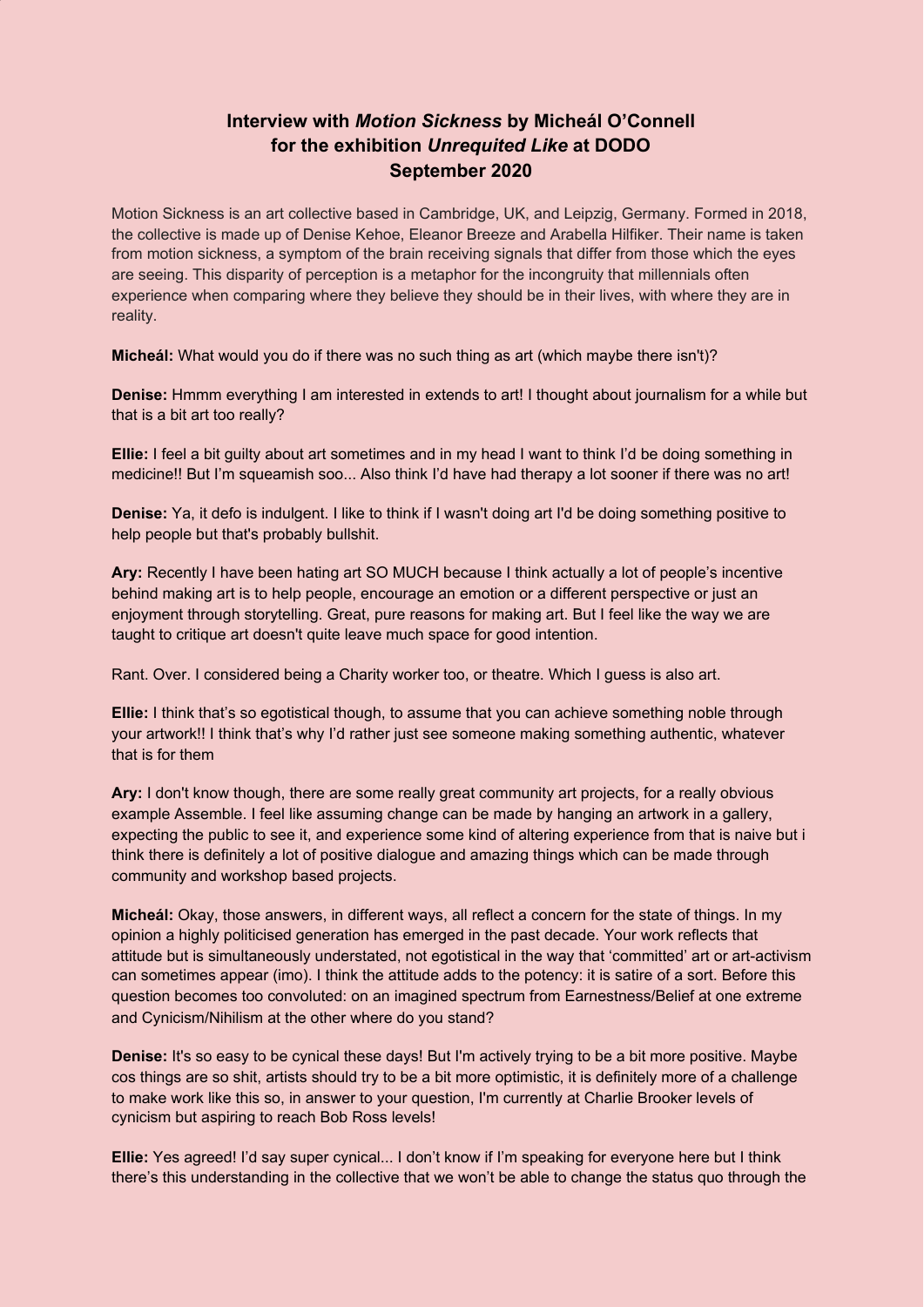work we make, so it becomes sort of jokey, throwaway comments about bits of life and society we might not like.

**Denise:** Ya, defo! Humour has that ability to undermine everything too, including art itself!

**Ary:** ahahahaaaaa fuuuuuuuck. What a great question. I will get to these questions tomorrow, I am off to work right now, in a Hummus bar. Dream job.

**Micheál:** I was just studying the conversation again, and your responses, so I am retracting the question I had in mind, for a bit. Instead, would you say that there's something enchanting in the problems you often foreground, to do with human relationships with, and via, technology? You used the word authentic: is that something which is connected with everyday 'stupidity', common behaviour in relation to social media, the proliferation of devices, apps and platforms (and also other contemporary trends and habits)? Or is your exposing, or at least pointing at, the madness of it all, 'authentic'. Some of the work is very funny, but you're not presenting yourselves as a bunch of comedians. Nevertheless laughter, most would agree, is authentic and not possible to contrive.

**Denise:** I think that's really interesting about the tethered self and being constantly on/off.. there's a pressure to be always reachable and available but I also think devices catalyse that sort of existing in the middle of being on and off... a kind numb/coma state as our attention and data are becoming commodified. It sedates us like a thin blanket keeping us lukewarm! I think it is particularly potent for younger generations who don't know a world without the current internet. I used to think that the 2000s would be full of robots but actually, it feels we are robots being directed and fed by algorithms. I probably sound like a mad conspiracy theorist saying that but I think there's truth to it! I have been thinking of the internet as a kind of city recently! Full of billboards/ opportunities for capitalism and messages trying to grab our attention! Constant connection to everything is simultaneously amazing and horrible... So, there is an enchantment to some degree! As data learns who we are and sells it back to us, it's a false promise that we seem to keep believing in!

Authenticity is definitely challenged now. In obvious ways with fake news but also in more personal ways. When we take photos of experiences, we are not really living in the experience, you are just posing for it and thinking of how it will look on social media, it is a constant hyperreal construction to appease the fucking phone. Social media is designed to be used as a tool of filtering and editing of the self. But then again art adopts the same process through curation...Even with this interview, I'm currently re-editing my answer in Google docs so, maybe we are all frauds!

There is always an element of truth in humour and joking I think too! For me, message dictates the medium and what's relevant. Nothing should be ruled out I think. But the other sickos might have more to say on that as they work more in printing/painting!

**Ary:** I think there are a lot of questions about the 'appropriate' material to use which are really interesting. In a way I still feel like it is authentic to use drawing, painting and text because those are the mediums with which we were taught to communicate through. I agree with Denise that it is message which drives the choice of material, but we all have our materials with which we are comfortable or enjoy using. There can also be the argument, if a piece of art is about a clear message, should it be an essay...

Medium has its own 'voice' too, and therefore can be played with, so again going back to the discussion about using painting or printmaking or bronze sculpture (for example) aka very traditional, time consuming mediums, to talk about contemporary urban lifestyle is bridging a gap between what is taught as art (in schools) and our current social system. I also enjoy the humour and irony of using handmade, very rudimentary materials to discuss social media anxieties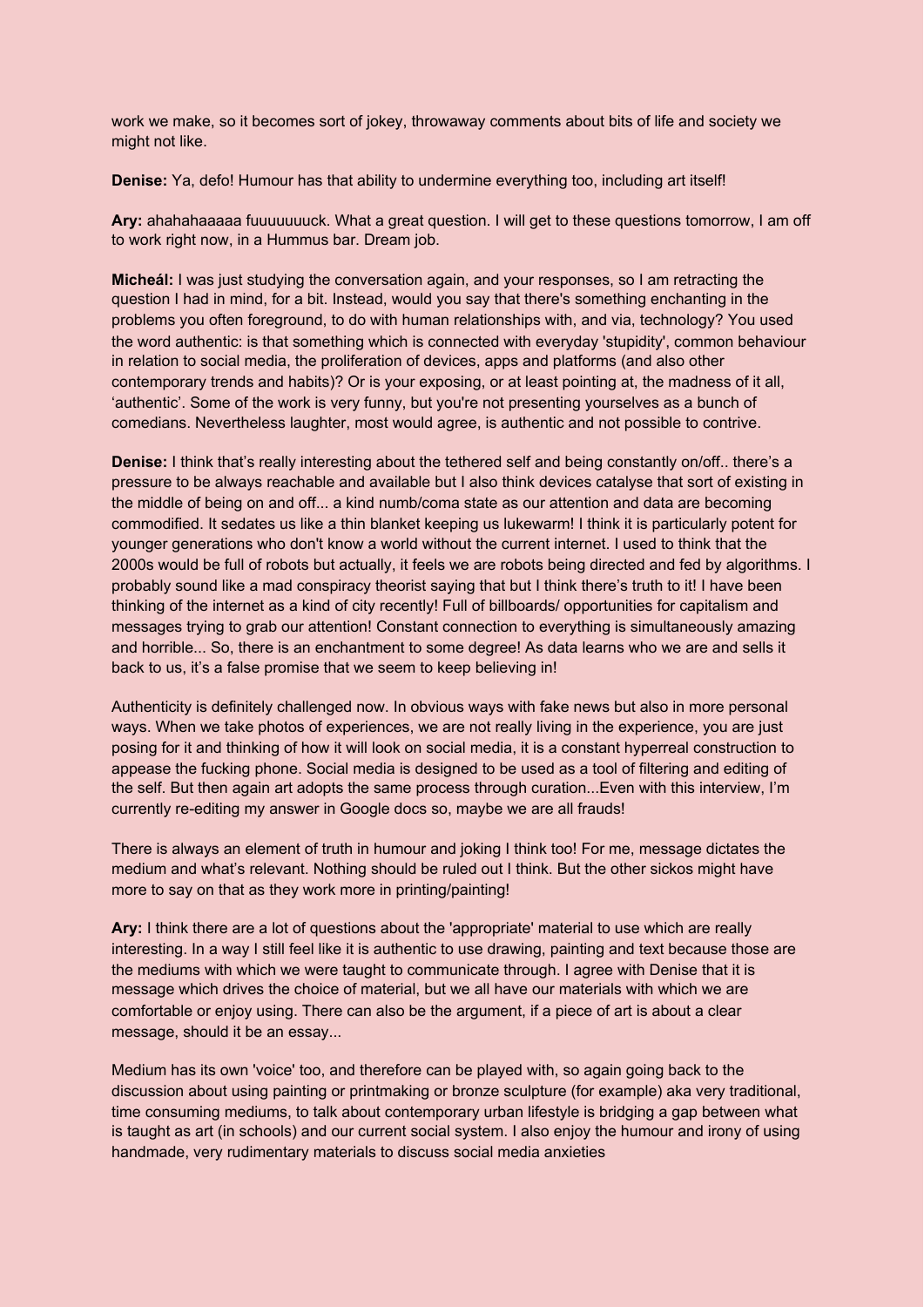'The Tethered Self' is kind of an option. Our obsession and addiction to social media is an option, perhaps easier for us to say not having completely grown up the social media age. I feel so incredibly lucky that Instagram didn't exist when I was6, I don't think social media is healthy. Interestingly in Germany, people my age tend to spend a lot less time on their phones then in England, there is also quite a movement against smart phones happening AND funnily enough most people who do use their phones a lot and actually care about their followers, likes, stories are all fucking artists

**Micheál:** I think I deleted the question which mentioned Sherry Turkle's 'Tethered Self' because part of me was interested in not listing thinkers, including references to artists, practitioners and theorists in the discussion but maybe some of that is okay. Perhaps Turkle often states the obvious but people like Caroline Bassett (now at Cambridge by the way) discusses new media and the digital landscape in other ways: she talks about the 'tendency of utopia to disappoint'.

**Ellie:** Just to speak on authenticity - I think this is becoming really challenging when it comes to sharing artworks online. I'm finding myself questioning the works that end up on social media, on my own profiles and on other people's. Sometimes it can feel that people develop a certain language because it translates well on Instagram and to me, that doesn't feel like a genuine reason to make something. I think the same filtering thing that we're doing to our lives, artists are also starting to do to their work

**Micheál:** 'Authenticity' is usually lauded but, I suspect, can be a dangerous ambition too: I can see other reasons for the concern about throwing material online though. The fact is that you have less influence, less control of how the work is experienced, and that may seem democratic in some way but, on the other hand, isn't there an imperative for people who want to communicate something (artists, let's call them: yourselves) to take responsibility and assert control, or at least have a more comprehensive sense for the variety of ways your work might be received? Long sentence. What I mean is this possibly not also an instinctive reason for you wanting to do work with tangible materials, in physical spaces, which can be experienced in close proximity?

**Denise:** Ya, I think art means something different online. It becomes just another thing fighting for people's attention! Its context is flipped and art is positioned alongside selfies/ ads/ pictures of holidays and other artworks. In a sense, you do still have control. You are selecting what is shown but you can't control how people will react to it or even see it. On Instagram, art is rated in a 'likes' economy and is rewarded with instant reactions from people guided by the algorithm, which is the ultimate art curator really. I guess one positive is there is potential to engage people who wouldn't ordinarily be heading to the galleries. Online, the image of the work is more important than the work itself. But when physical works are in a gallery context, most of the time, you can't touch them anyway: galleries have been training us for social distancing! But at least in real life, you do get that sense of space to experience an artwork's physicality. I think talking about the internet in a physical space allows some critical distance from Pret A Manger ads. That's kind of why online viewing rooms aren't very appealing.

## **Ellie:** Yes Denise!!! All of this!

**Micheál:** Given that Cambridge has been mentioned, and your activities have been associated with the place: is focusing on a particular area important to you? I know that you are not all living in Cambridge now but does locality matter, and what does that mean given the acceleration in remote working and communication currently taking place due to Covid, but with that having been part of the promise of the digital network, the internet, the web and then social media as it emerged, decades ago?

**Denise:** I guess we all met in Cambridge and we definitely all felt very frustrated by the stiff academia! Also, there were no real opportunities for emerging artists in the city so we just had a collective pent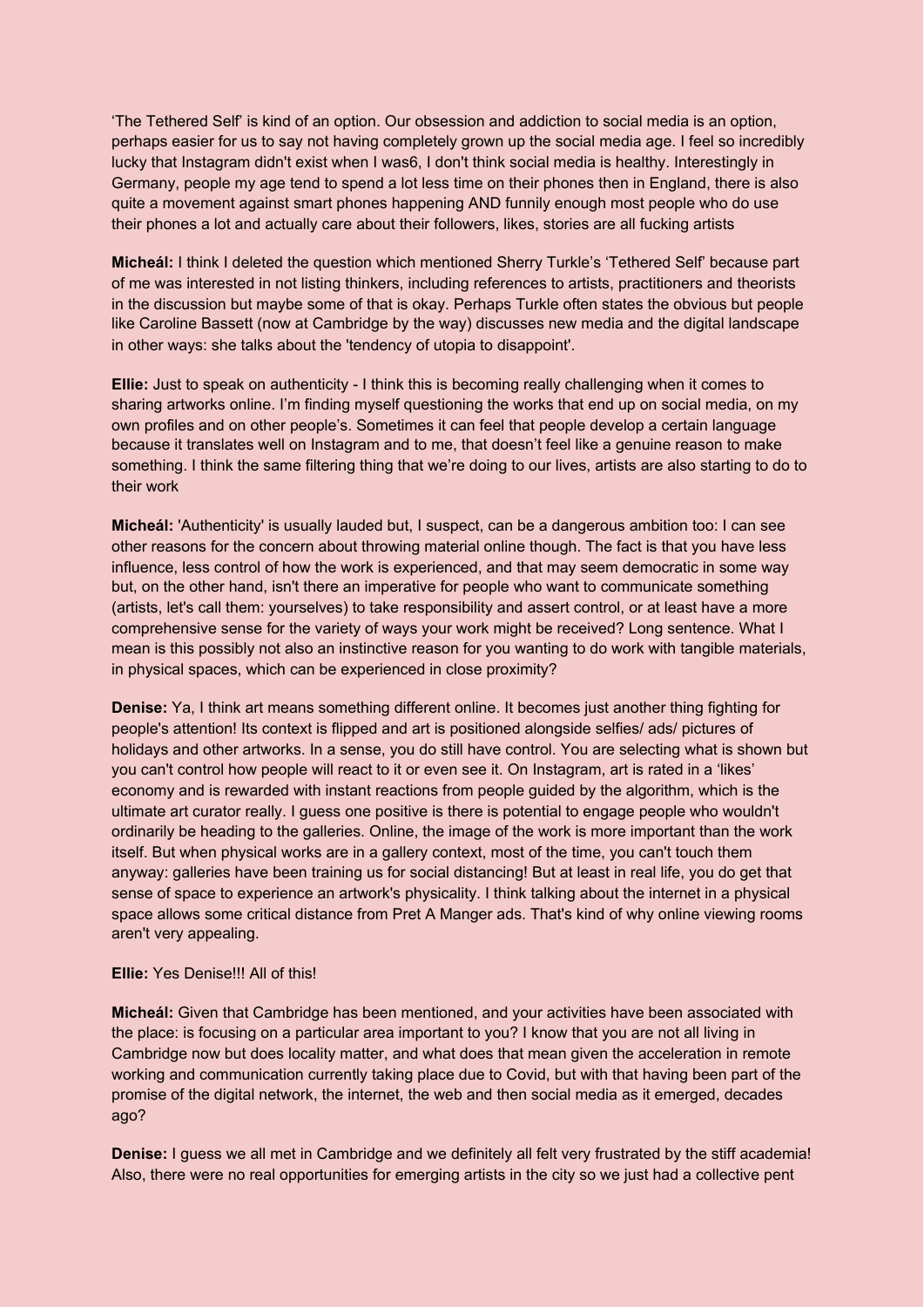up energy! Maybe we started in a way where place was important but now it seems remoteness is part of the work. Like location isn't so relevant. So, maybe ya, we are reaping the rewards of Mark Zuck's labour.

I think working remotely makes you rethink human contact and connection a lil? And I think that comes into the work! But there are ironies in making work remotely through online networks to critique those exact systems!

**Micheál:** I just wanted to put this in but not necessarily for a response now: don't both mainstream and social media seem to almost determine which subjects or issues can be discussed? It is as if only one thing can be important at a time, and that to mention the complexity of the situation or other concerns is an outrage. In recent years say, the following headings, not necessarily in order: Brexit, Extinction Rebellion, Greta Thunberg, antisemitism, #MeToo, The Backstop, Covid, BLM, statues.

**Denise:** Hmm.. I think that's true to some extent but that can exist in online communication too, like tone is lost? Sometimes things can seem hurtful when they weren't intended that way. I think social media chat will reflect the issues of the time. Social media tends to warp, disfigure and amplify what's goin' on! Obvs evident in fake news/ echo chambers and stuff

**Ary:** OR a lot funnier than they are in person. GIF's are socially irresponsible; some people are just really savvy at using the right gif at the right time.

I think location depends on your own area of interest, for us we do make work which responds to our social climate, the online and real life are intertwined, perhaps more so if there is more time put into an online presence within your immediate peer group and or job.

**Denise:** Ya true! Can I be meta in the interview and also ask a question to Ary. Do you think Leipzig has changed your work?

**Ary:** So much. To begin with it was mainly to do with size, coming from Cambridge where you are lucky to get 7 meters of studio space for £120 you really have to think about what to make and there isn't the luxury of collecting materials and making large sculptures just for experiments. There is also a huge culture of 'zu verschenken' boxes, instead of taking things to second-hand shops, people just leave their old furniture, pots, clothes on the streets. I think this encourages a lot of people to make work with found objects. However, in terms of content the transition was quite hard, there is a lot of political/social commentary in most art in Germany, but I feel like there is a lot of scepticism when irony and humour are used as a 'medium'.

**Micheál:** An obscure question. There are three of you: is that a good number? (I associate the number 3 with female collective work, and maybe 1 or 2 with patriarchy or whatever.)

**Denise:** Haha! 2 is patriarchal? I think with three, there is a good bounce!

**Ellie:** Interesting!! I think it's good because it allows one of you to have an energy crash every now and then, and the other two can keep trucking regardless.

**Ary:** When working all together is intense but wonderful.

**Micheál:** I feel like we should talk about the work a bit. You do produce actual artefacts, with names and boundaries. This is not a vague and open ended approach. Is that something you have thought about?

**Denise:** I think text is a really important element to all of our works. It can really help us to anchor meaning for the viewer. Even our name Motion Sickness took agggggesss to think of. But ya, titles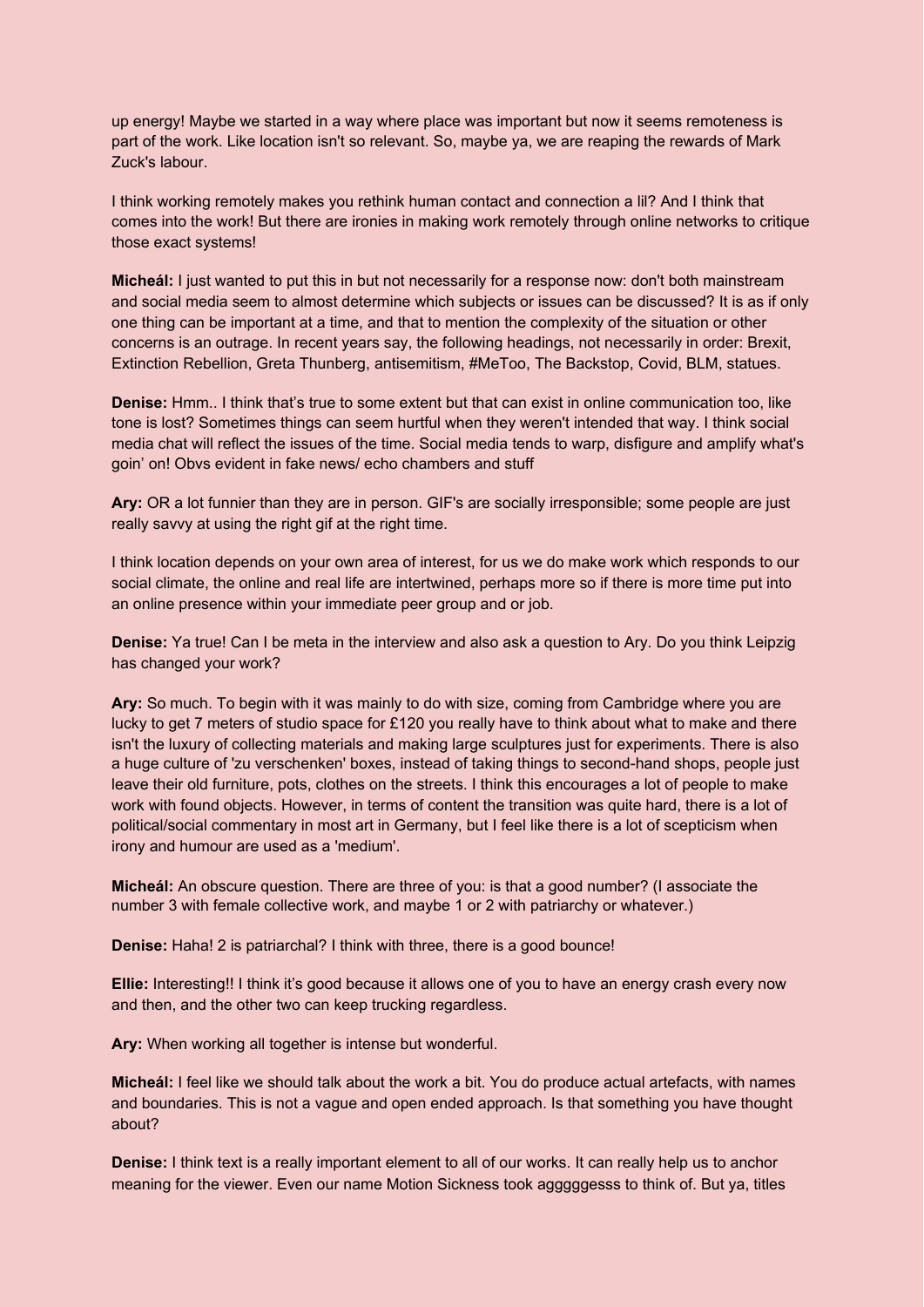can help stop works from becoming vague and solidify meaning a lil to give the viewer suggestion! We'll often have lil jokey titles / puns whatever! I think it can help the work to be accessible! If people can get the joke, they can get the artwork! Materiality can speak to that as well! Having works you can interact with or you can understand how they are made, can help them become less ambiguous!

**Ary:** I agree, I think also sometimes, even though one thinks an artwork is quite obvious in its message, it probably isn't. Therefore titles really help. I feel like in Motion Sickness our work kind of goes in a circle, the motive, or 'issue' being discussed is quite simple, through using very playful, rudimentary mediums I think the simplicity is challenged because the viewer is being asked to find the middle point between play and intention. As Denise said that's often deliberately using the tone of a medium.

**Micheál:** Oh yea, either Marcel Duchamp or Baroness Elsa von Freytag Loringhoven once said the title is like having another colour on the pallet.

**Ellie:** Yeah I think for me producing objects and then giving them a clear context takes the work away from being something conceptual to the point of being pretentious. None of us are interested in confusing people for the sake of it, I think we'd rather that people got where we are coming from and have the space to think about the work.

That sense of DIY was really important early on too; there were lots of scrappy sculptures, for instance using papier-mâché and old cardboard boxes. We're making less objects now, but I think that visual language is still recognisable in the performances, for example the phone costumes that me and Ary wear. The mobile is barely recognisable but i like the fact that they always come out looking a bit crap. The point is never to be slick

**Ary:** I think the way in which the Phone performances are developing is to see play, and playfulness as a medium. Using what we have around us, in a way mimicking how children play make-believe games and build dens. Perhaps these performances are the compromise between 'fuck this bleak bullshit' and giving time and thought to the place of the digital within our lives.....

**Micheál:** I really like that clarity, and the desire to avoid being deliberately obscure, as if complexity makes a thing more sophisticated really. Sometimes there's a rationale to deliberate ambiguity though no? To the untrained eye or ear, apparent vagueness can seem pretentious but is not always. It can be a way of avoiding didacticism and opening things up consciously, whilst remaining interested in producing something resolved. And, not that didacticism is always a problem either. 'Pretentiousness' like 'authenticity' is a reasonable term to use, but maybe too easy to go along with, and risky for those reasons. There are inverse kinds of pretentiousness too, are there not? Your activities walk these tightropes skilfully I think. You are not 'dumbing down' nor are you frightened of being entertaining, clear and witty.

The scrappiness is a great draw for me. In a way it fits with certain principles of expediency, of doing enough, but not more than necessary, to make the point. I guess historically this would have been what separated certain notions of 'art' with 'craft'. Apologies for using the overused word 'notion' there. Also though - and referring to the last point of mine above - the imperfection, does create a degree of ambiguity, and therefore a challenge is presented to the spectator/audience, and I would say the effect is quite poetic. On the other hand, it would be easy to get this wrong, and for the thing to fall flat. The lack of polished-ness also distinguishes from the corporate, and corporate-art.

**Ary:** This comment touches on something I think about a lot, that of the spectator/audience get it wrong, think its shit, miss the intention etc. especially to people who aren't artists, aren't interested in the arts or worse, don't feel like they can be because they didn't grow up in a gallery/museum visiting family. For me, working with scrappy materials, allowing unfinished work to be finished etc. feels like a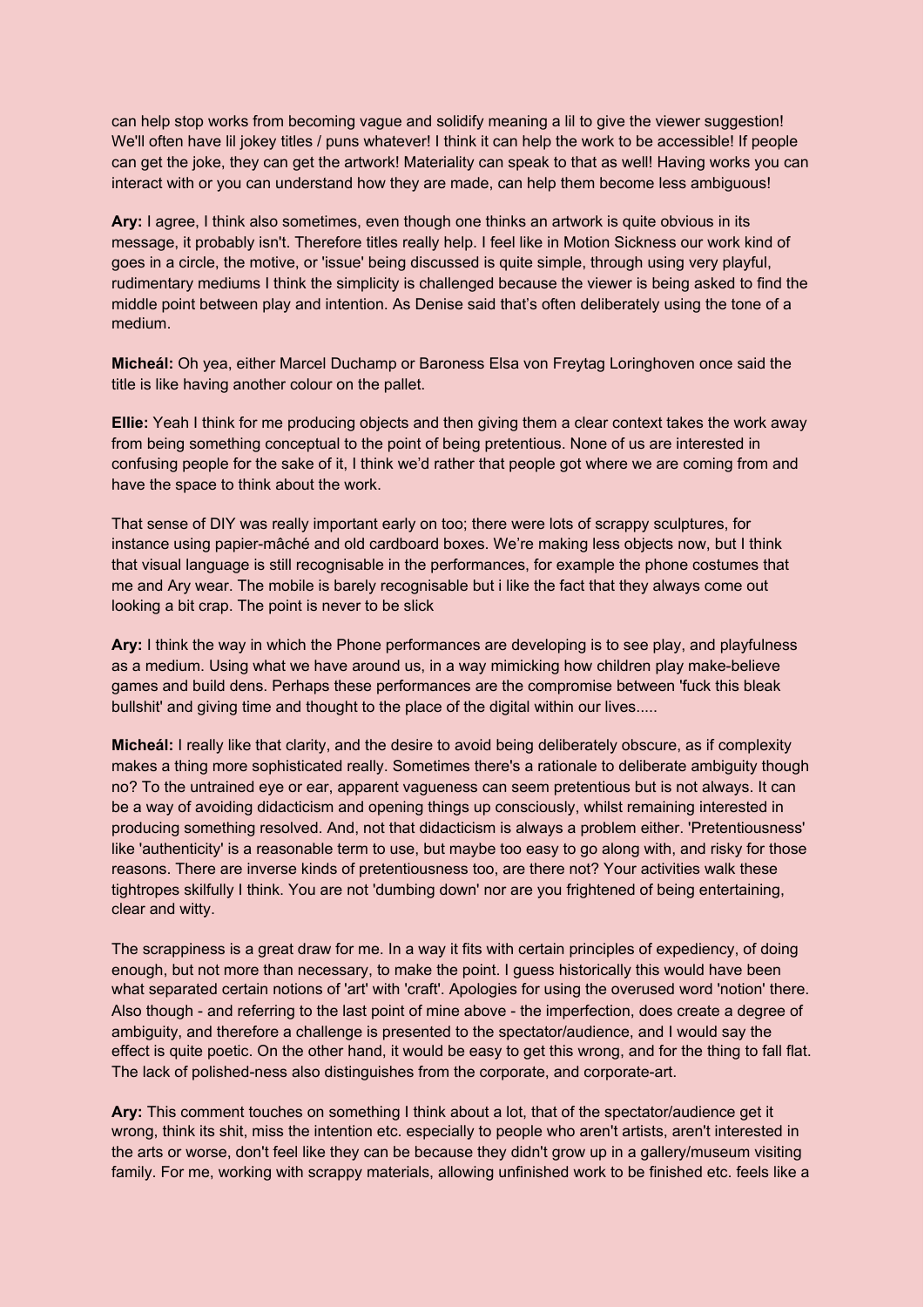personal rejection of the 'standards' and elitism of the art gallery world, but I often think that, if the intention is rrreeeeeaaally and honestly to make accessible, entertaining, relatable and enjoyable work surely sticking to mediums which already have a strong solid place and way of being interpreted, is more socially conscious?

**Micheál:** Thinking about established artists, ones embraced by 'the system' in the past and now, would you say that, off the top of my head, Samuel Beckett, or Sophie Calle or Glenn Ligon or Martha Rosler or Martin Creed or Elisabeth Price were examples of elitist art?

**Denise:** This is a funny one! To the art outsider, they are super elitist (so maybe that itself answers the question!) but I think to an insider, their work is comparatively easy enough to grasp and get the tongue and cheek of...

Martin Creed is a walking argument for the everyday taxpayer on why art funding is nonsense.

**Ary:** I did see a talk by Martin Creed when I was seven doing my GCSE's. I remember being furious because he kept saying he didn't see himself as an artist or his work as art. Like he wasn't taking any ownership of it or being answerable for it. I think I was so angry because I couldn't understand what he meant. Now I kind of like his work but I have a masters in art. Yes it is elitist.

**Micheál:** A basic question: what are the three works, activities or projects you have done together, which you are most satisfied with?

**Ellie:** I think my favourite works that I've been involved in making have been the video/performance pieces, mainly the swan lake/mobile phone video. I think it's because it's so different to the work I make on my own, which as paintings are super static in comparison! It's a way of creating a narrative that was really different for me. Also, it's so silly and it still makes me laugh to watch it back.

**Denise:** I'm actually pretty happy with our name and logo!! I think our logo is a bit of an artwork and a good intro to what we stand for!

**Micheál:** The logo is super in my opinion, and the name, and generally your titles. As already mentioned, you take that seriously. You said it took time and effort to invent that name and design the logo?

**Ary:** Ellie and Denise are super-humans and they are works of art in themselves. But a**s**ide from that, I would say I also really enjoy making the videos with Ellie.

**Denise:** U too ary!!

**Micheál:** How do you manage the difference between your individual practices, which are separate from Motion Sickness?

**Ellie:** I've really struggled with this!! My individual practice is probably the furthest from the work we do as motion sickness and I've felt quite fraudulent about it.

**Micheál:** Fraudulent about your work or your input into Motion Sickness work?

**Ellie:** Fraudulent about my input... I think Denise and Ary have had a huge impact on me and so the work I make within the collective is very different and just wouldn't have happened without them. But I suppose that's the point of being in a collective together, in that you have an effect on each other. I'm still figuring out how my two practices fit together!